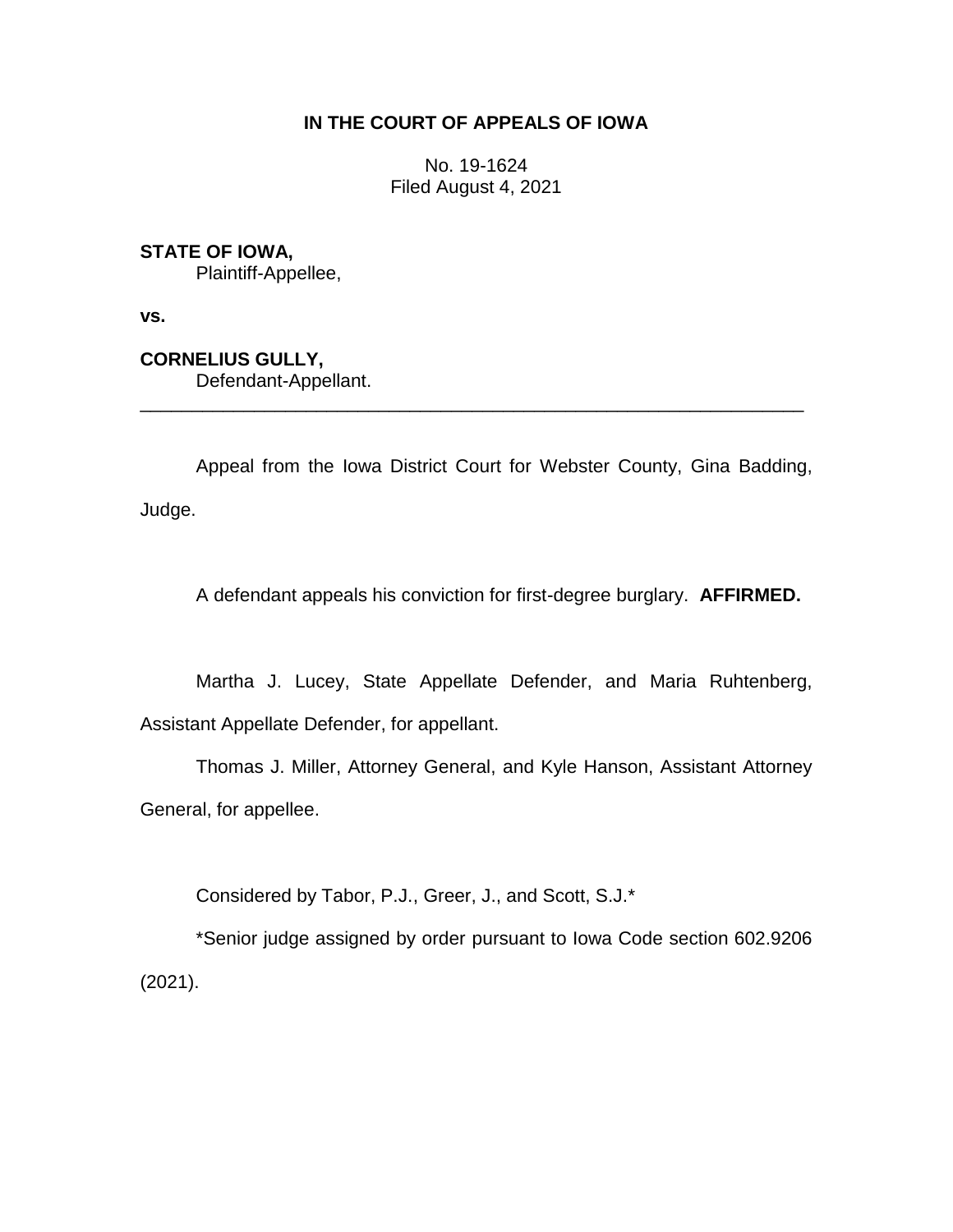## **TABOR, Presiding Judge.**

A jury convicted Cornelius Gully of first-degree burglary. Now Gully contends counsel was ineffective in failing to object to a jury instruction. Because we lack the authority to decide ineffective-assistance-of-counsel claims on direct appeal, we affirm.

The State accused Gully of breaking into his ex-girlfriend's home and assaulting her. At trial, the prosecutor played a phone call in which Gully asked the victim to drop the charges. Gully also said she "deserved it." The court submitted an instruction allowing the jury to consider Gully's earlier statements "as if they had been made at this trial." Defense counsel did not object.

The jury found Gully guilty as charged. The court sentenced him in September 2019. He timely appealed. The following June, the supreme court decided an almost identical jury instruction was "a misstatement of the law." *State v. Shorter*, 945 N.W.2d 1, 11 (2020) (noting faulty instruction may not be "necessarily prejudicial in a given case"). On appeal, Gully contends his trial counsel was constitutionally ineffective in failing to object to that instruction. The State concedes the instruction was wrong. Yet the State argues we cannot address Gully's claim. We agree.

A legislative amendment removed our authority to decide ineffective-assistance-of-counsel claims on direct appeal. Iowa Code § 814.7 (2019). Instead, such claims "shall be determined by filing an application for postconviction relief pursuant to chapter 822." *Id.* Because of that amendment, Gully must wait for a postconviction-relief court to hear his argument.